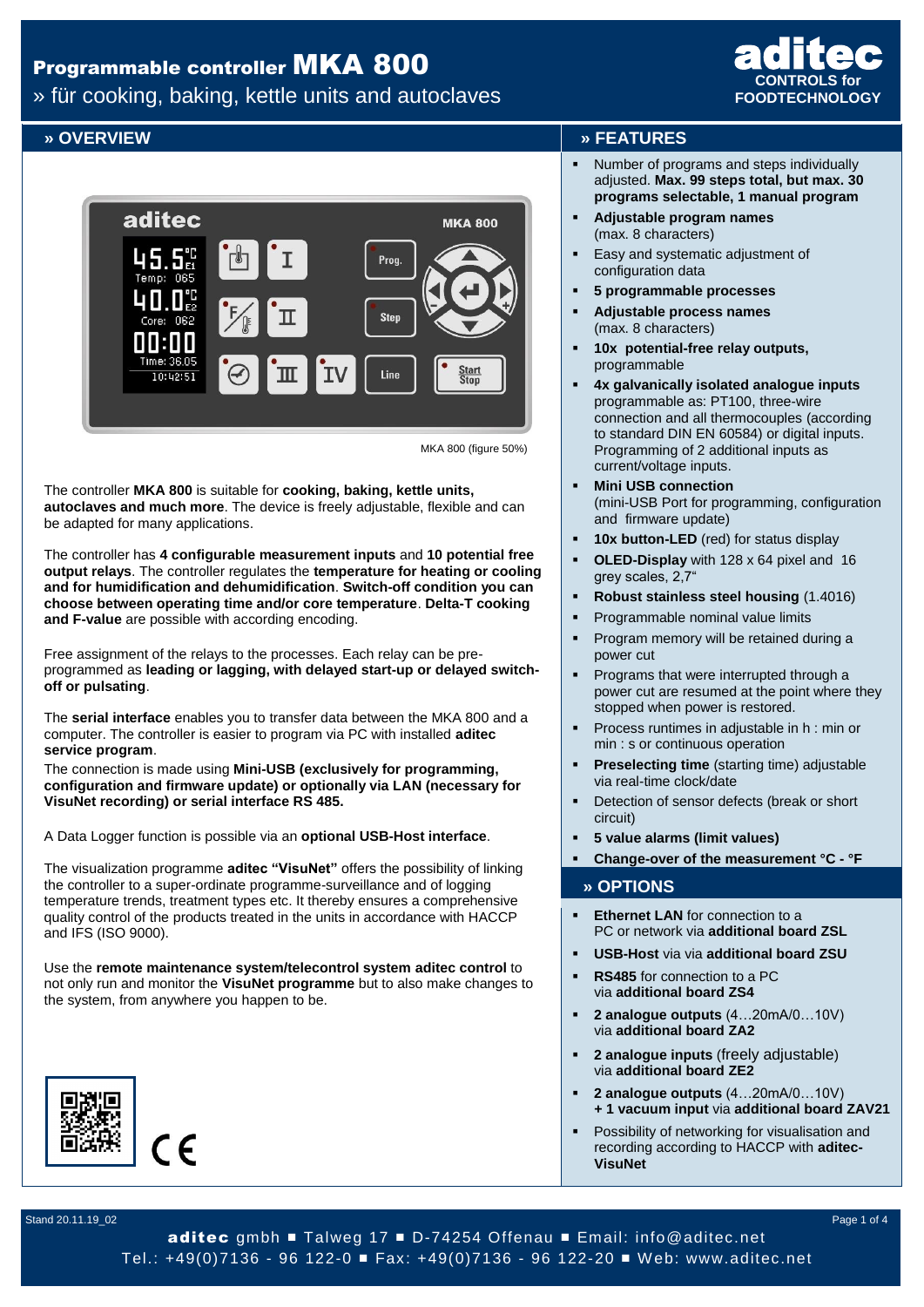## » für cooking, baking, kettle units and autoclaves



#### **» TECHNICAL DATA**

|                                                                | <b>General data</b> |                                        |                   |                                                                                                       |                                                                  |                                                            |                                                                          |                                        |                                         |
|----------------------------------------------------------------|---------------------|----------------------------------------|-------------------|-------------------------------------------------------------------------------------------------------|------------------------------------------------------------------|------------------------------------------------------------|--------------------------------------------------------------------------|----------------------------------------|-----------------------------------------|
| Dimensions                                                     |                     |                                        |                   | (WxHxD) 207 x 111 x 70 mm                                                                             |                                                                  |                                                            | Depth with terminals: 83 mm                                              |                                        |                                         |
| Mounting dimensions (recess size)                              |                     |                                        |                   | (WxH) 185 x 90 mm                                                                                     |                                                                  |                                                            |                                                                          |                                        |                                         |
| Material                                                       |                     |                                        |                   | Robust stainless steel housing (1.4016)                                                               |                                                                  |                                                            | According to DIN standard / Industry norms                               |                                        |                                         |
| Own weight                                                     |                     |                                        |                   | 750 g                                                                                                 |                                                                  |                                                            |                                                                          |                                        |                                         |
| Operating temperature                                          |                     |                                        |                   | $-20$ to $+65^{\circ}$ C                                                                              |                                                                  |                                                            |                                                                          |                                        |                                         |
| Storage temperature                                            |                     |                                        |                   | -50 to $+75^{\circ}$ C                                                                                |                                                                  |                                                            |                                                                          |                                        |                                         |
| Protection class                                               |                     |                                        |                   | IP 65 from the front side / IP 20 from the back                                                       |                                                                  |                                                            | According DIN EN 60529                                                   |                                        |                                         |
|                                                                |                     | <b>Electrical data</b>                 |                   |                                                                                                       |                                                                  |                                                            |                                                                          |                                        |                                         |
| Power supply<br>Residual ripple                                |                     |                                        |                   | 85~260V AC/120~370V DC<br>5%                                                                          |                                                                  |                                                            | Optional: 18-36 VDC                                                      |                                        |                                         |
| Current consumption                                            |                     |                                        |                   | 78 mA at 230V AC                                                                                      |                                                                  |                                                            |                                                                          |                                        |                                         |
| Power consumption                                              |                     |                                        |                   | <b>18 VA</b>                                                                                          |                                                                  |                                                            |                                                                          |                                        |                                         |
| Contact load of the relay                                      |                     |                                        |                   | Max. 250V AC 4A                                                                                       |                                                                  |                                                            |                                                                          |                                        |                                         |
| <b>Electrical safety</b>                                       |                     |                                        |                   | According to DIN EN 61010-1<br>overvoltage category III                                               |                                                                  |                                                            |                                                                          |                                        |                                         |
| Electromagnetic compatibility                                  |                     |                                        |                   | According to DIN EN 61326-1<br>emitted interference                                                   |                                                                  | Class A for industrial use                                 |                                                                          |                                        |                                         |
|                                                                |                     |                                        |                   | Interference immunity                                                                                 |                                                                  |                                                            | For industrial requirements                                              |                                        |                                         |
|                                                                |                     | Battery lifetime (for real-time clock) |                   | 8-10 years                                                                                            |                                                                  |                                                            |                                                                          |                                        |                                         |
| Display                                                        |                     |                                        |                   | OLED-Display with 128 x 64 pixel,<br>16 grey scales, 2,7"                                             |                                                                  |                                                            |                                                                          |                                        |                                         |
| Connection for relay outputs and power<br>supply               |                     |                                        |                   | Removable lift terminals with screws                                                                  |                                                                  | Wire min. $0,5 - \text{max. } 2,5 \text{ mm}^2$            |                                                                          |                                        |                                         |
| Connection for dig./analogue inputs                            |                     |                                        |                   | Removable terminals in Push-in-<br>technology (spring terminals)                                      |                                                                  |                                                            | Min.0,14 mm <sup>2</sup> - max.1,5 mm <sup>2</sup><br>wire cross-section |                                        |                                         |
| 4x analogue inputs (plus 2x optional via additional board ZE2) |                     |                                        |                   |                                                                                                       |                                                                  |                                                            | with 10 mm wire end sleeves                                              |                                        |                                         |
|                                                                |                     |                                        | <b>Additional</b> |                                                                                                       |                                                                  |                                                            |                                                                          |                                        |                                         |
|                                                                | <b>Sensor</b>       | <b>Type</b>                            | settings          |                                                                                                       | <b>Measuring area</b>                                            | <b>Measuring</b><br>unit                                   | <b>Accuracy</b>                                                          | <b>Ambient</b><br>temperature effect   |                                         |
|                                                                |                     | Pt100                                  |                   |                                                                                                       | $-100$ 500 °C (-148 932 °F)                                      | $^{\circ}$ C / $^{\circ}$ F                                | $\leq 0.1\%$                                                             | $\leq 100$ ppm/°C                      |                                         |
|                                                                |                     | Typ K: NiCr-Ni                         | $\sim$            |                                                                                                       | -2001372 °C (-3282501 °F)<br>-2101200 °C (-3462192 °F)           | $^{\circ}$ C / $^{\circ}$ F<br>$^{\circ}$ C / $^{\circ}$ F | $\leq 0,4\%$                                                             | $\leq 100$ ppm/°C<br>$\leq 100$ ppm/°C |                                         |
|                                                                |                     | Typ J: Fe-CuNi<br>Typ T: Cu-CuNi       |                   |                                                                                                       | -200 400 °C (-328 752 °F)                                        | $^{\circ}$ C / $^{\circ}$ F                                | ≤ 0,4%<br>$\leq 0,5\%$                                                   | $\leq 100$ ppm/°C                      | Adjustable                              |
|                                                                | E6 optional)        | Typ B: Pt30Rh-Pt6Rh                    | $\sim$            |                                                                                                       | 2501820 °C (4823308 °F)                                          | $^{\circ}$ C / $^{\circ}$ F                                | $\leq 0,4\%$                                                             | $\leq 100$ ppm/°C                      | nominal value                           |
| E <sub>2</sub>                                                 |                     | Typ E: NiCr-CuNi                       |                   |                                                                                                       | -2001000 °C (-3281832 °F)                                        | $^{\circ}$ C / $^{\circ}$ F                                | $\leq 0,4\%$                                                             | $\leq 100$ ppm/°C                      | limitation via<br>code                  |
|                                                                |                     | Typ N: NiCrSi-NiSi                     |                   |                                                                                                       | -2001300 °C (-3282372 °F)                                        | $^{\circ}$ C / $^{\circ}$ F                                | $\leq 0{,}4\%$                                                           | ≤ 100ppm/ $°C$                         |                                         |
| 面                                                              | (E5                 | Typ R: Pt13Rh-Pt                       | $\blacksquare$    |                                                                                                       | $-501768$ °C ( $-583214$ °F)                                     | $^{\circ}$ C / $^{\circ}$ F                                | $\leq 0.4\%$                                                             | $\leq 100$ ppm/°C                      |                                         |
|                                                                | ቤ                   | Typ S: Pt10Rh-Pt                       |                   |                                                                                                       | -501768 °C ( -583214 °F)                                         | $^{\circ}$ C / $^{\circ}$ F                                | $\leq 0.4\%$                                                             | $\leq 100$ ppm/°C                      | Optional:                               |
|                                                                | ដ                   | Increment                              | D1 - D4           |                                                                                                       | Up to 3 Hz (180 pulses/min)<br>Number of pulses -<br>9.99930.000 | variable                                                   |                                                                          |                                        | 2 analogue<br>inputs<br>$(E5 + E6)$ via |
|                                                                |                     | TFG80H                                 |                   |                                                                                                       | 0100 % relative humidity                                         | $\%$                                                       |                                                                          |                                        | additional board<br>ZE <sub>2</sub>     |
| $\ominus$                                                      |                     | Power                                  | $0(4)20$ mA       |                                                                                                       | $-9.99930.000$                                                   | variable                                                   | $\leq 0.3\%$                                                             | $\leq 100$ ppm/°C                      |                                         |
|                                                                |                     | Voltage                                | $01$ V $0(2)10$ V |                                                                                                       | $-9.99930.000$                                                   | variable                                                   | ≤ 0,1%                                                                   | $\leq 100$ ppm/°C                      |                                         |
|                                                                |                     | E70 - ZAV 21 Vacuum AG4                | <b>ADW</b>        |                                                                                                       | 0100%                                                            | variable                                                   |                                                                          | Optional via additional board ZAV21    |                                         |
|                                                                |                     | 4x digital inputs                      |                   |                                                                                                       |                                                                  |                                                            |                                                                          |                                        |                                         |
| D1, D2, D3, D4                                                 |                     |                                        |                   | Via analogue inputs                                                                                   |                                                                  | Adjustable                                                 |                                                                          |                                        |                                         |
| 2x analogue outputs optional via additional board ZA2          |                     |                                        |                   |                                                                                                       |                                                                  |                                                            |                                                                          |                                        |                                         |
|                                                                |                     |                                        |                   |                                                                                                       | Output areas:                                                    |                                                            |                                                                          |                                        |                                         |
| A1 and A2                                                      |                     |                                        |                   | 0(2)-10V with RLast $\geq$ 1000 $\Omega$<br>oder 0(4)-20mA with R <sub>Last</sub> $\leq$ 500 $\Omega$ |                                                                  |                                                            | Optional via additional board ZA2                                        |                                        |                                         |
| 10x relay outputs                                              |                     |                                        |                   |                                                                                                       |                                                                  |                                                            |                                                                          |                                        |                                         |
| R1R10                                                          |                     |                                        |                   | Potential free contacts,<br>switching capacity 250V AC, 4A                                            |                                                                  |                                                            | 4 change-over contacts<br>6 close contacts                               |                                        |                                         |
|                                                                |                     |                                        |                   |                                                                                                       |                                                                  |                                                            |                                                                          |                                        |                                         |

Stand 20.11.19\_02 Page 2 of 4

aditec gmbh ■ Talweg 17 ■ D-74254 Offenau ■ Email: info@aditec.net Tel.: +49(0)7136 - 96 122-0 ■ Fax: +49(0)7136 - 96 122-20 ■ W eb: www.aditec.net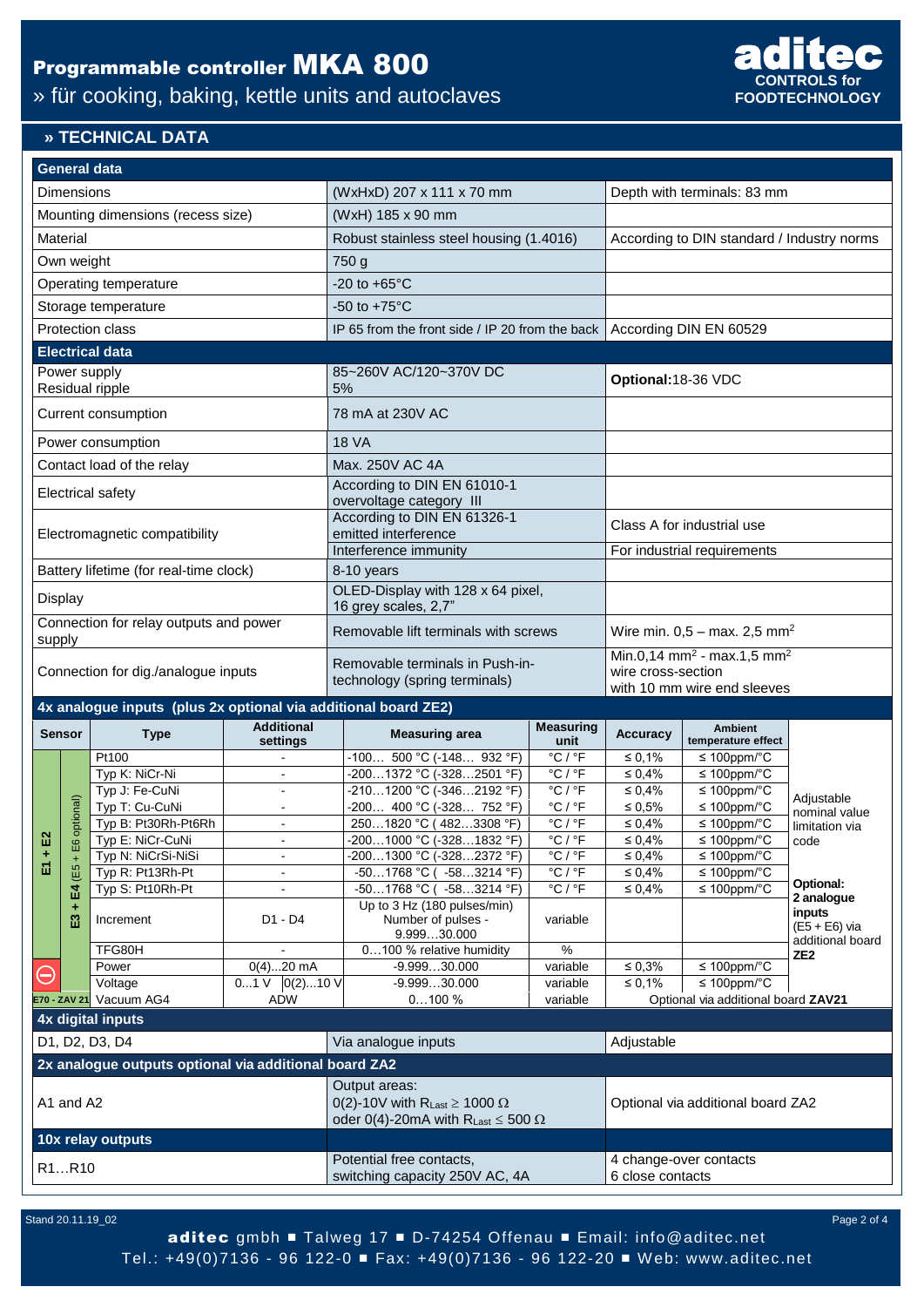### » für cooking, baking, kettle units and autoclaves



#### **» TECHNICAL DATA**

| <b>Serial interfaces</b>            |                      |                                                                       |  |  |  |  |  |  |
|-------------------------------------|----------------------|-----------------------------------------------------------------------|--|--|--|--|--|--|
|                                     | Mini-USB             |                                                                       |  |  |  |  |  |  |
| 1 Memory                            | <b>µSD Card Slot</b> | For Micro-SD card to 32 GB                                            |  |  |  |  |  |  |
|                                     | USB-Host             | <b>Optional: additional board ZSU</b>                                 |  |  |  |  |  |  |
|                                     | <b>LAN</b>           | <b>Optional: additional board ZSL</b>                                 |  |  |  |  |  |  |
|                                     | <b>RS485</b>         | Optional: additional board ZS4                                        |  |  |  |  |  |  |
| <b>Galvanic isolation</b>           |                      |                                                                       |  |  |  |  |  |  |
| Mains input<br>85~264VAC/120~370VDC | 1,5 kV AC/1Min       | Optional: Power input 18-36VDC -> 2,5kV<br>test 1 minute and 1mA max. |  |  |  |  |  |  |
| Sensor inputs (analogue inputs)     | $1$ kV               |                                                                       |  |  |  |  |  |  |
| Serial interfaces:<br>- USB (mini)  | ----                 |                                                                       |  |  |  |  |  |  |
| - LAN                               | $1.5$ kV             | Optional: additional board ZSL                                        |  |  |  |  |  |  |
| - RS485                             | $1$ kV               | Optional: additional board ZS4                                        |  |  |  |  |  |  |

### **» CONNECTION DIAGRAM + CUT OUT**



Stand 20.11.19\_02 Page 3 of 4

aditec gmbh ■ Talweg 17 ■ D-74254 Offenau ■ Email: info@aditec.net Tel.: +49(0)7136 - 96 122-0 ■ Fax: +49(0)7136 - 96 122-20 ■ W eb: www.aditec.net